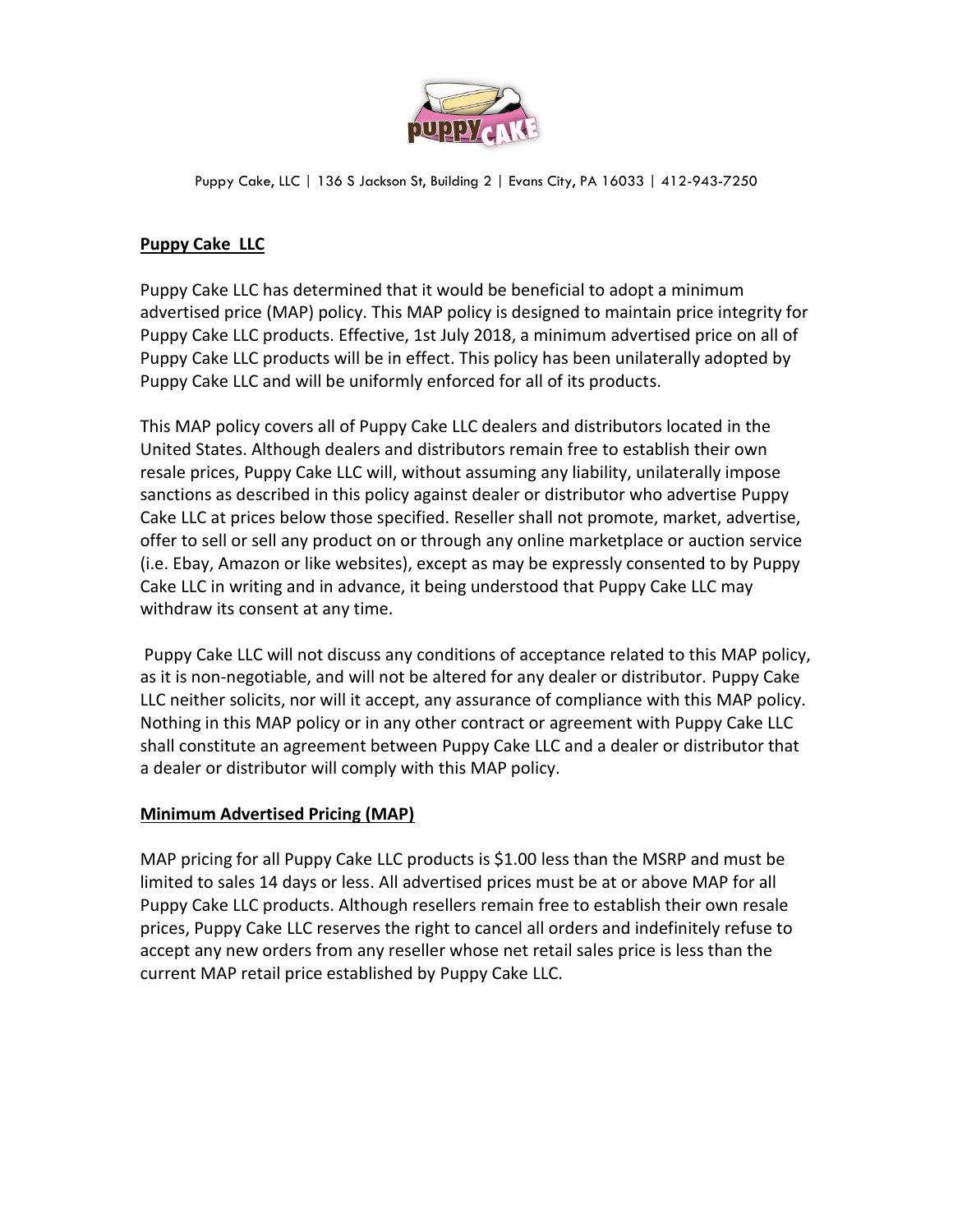

| Item                             | <b>MSRP</b> | <b>MAP</b> |
|----------------------------------|-------------|------------|
| <b>Peanut Butter Cake Mix</b>    | \$6.99      | \$5.99     |
| Carob Cake Mix                   | \$6.99      | \$5.99     |
| <b>Red Velvet Cake Mix</b>       | \$6.99      | \$5.99     |
| Banana Cake Mix                  | \$6.99      | \$5.99     |
| Pumpkin Cake Mix                 | \$6.99      | \$5.99     |
| Maple Bacon Ice Cream Mix        | \$6.99      | \$5.99     |
| Peanut Butter Ice Cream Mix      | \$6.99      | \$5.99     |
| Carob Ice Cream Mix              | \$6.99      | \$5.99     |
| Vanilla Ice Cream Mix            | \$6.99      | \$5.99     |
| Candy Cane Ice Cream Mix         | \$6.99      | \$5.99     |
| Smart Scoops Pumpkin Ice Cream   | \$7.99      | \$6.99     |
| Smart Scoops Blueberry Ice Cream | \$7.99      | \$6.99     |
| <b>Holiday Cookie Mix</b>        | \$6.99      | \$5.99     |
| Carob Chip Cookie Mix            | \$6.99      | \$5.99     |
| <b>Puppy Chillerz</b>            | \$4.99      | \$3.99     |
| Peanut Butter Cheesecake Mix     | \$7.99      | \$6.99     |
| Salted Caramel Cheesecake Mix    | \$7.99      | \$6.99     |

Puppy Cake, LLC | 136 S Jackson St, Building 2 | Evans City, PA 16033 | 412-943-7250

This Puppy Cake LLC MAP Policy and Confirmation Agreement is made on this date of \_\_\_\_\_\_\_\_\_\_\_\_\_, by and between, Puppy Cake LLC and

\_\_\_\_\_\_\_\_\_\_\_\_\_\_\_\_\_\_\_\_\_\_\_\_\_\_\_\_\_\_\_\_\_\_\_\_.

Puppy Cake LLC places great value on the efforts of all resellers to represent our products and support their customers. Our MAP policy is intended to encourage competition for the sale of Puppy Cake LLC products in a manner that is consistent with the long-term interests of our customers. We are sure that you share our commitment to customer satisfaction and as such, we ask that you acknowledge by signing this MAP confirmation agreement.

Thank you for your prompt attention to this matter, and your continued support for Puppy Cake LLC products.